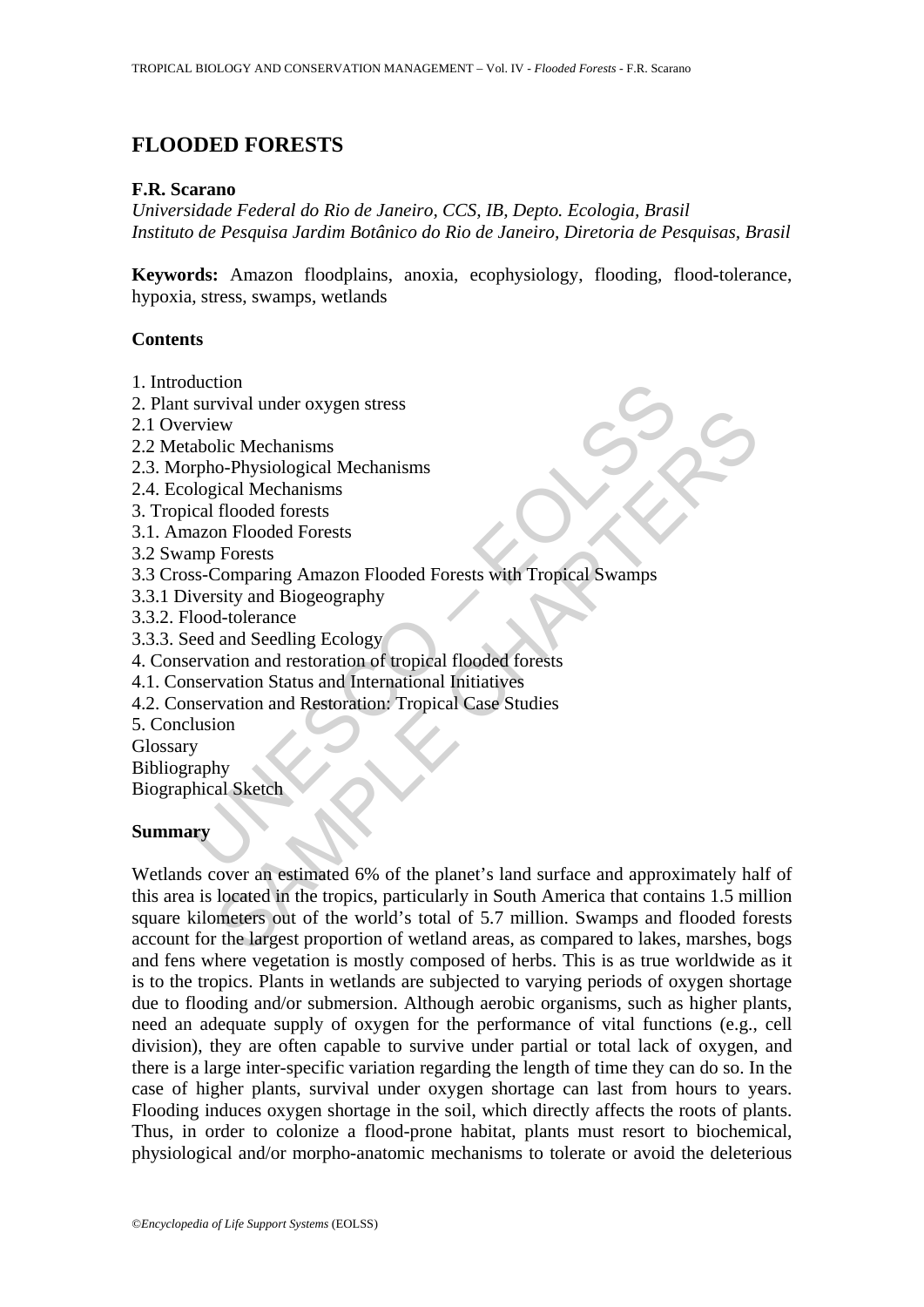effects of oxygen deprivation. Even possessing such mechanisms, these individuals must overcome dispersal, germination and young age hazards. Swamps and flooded forests are curious in that they comprise many examples of trees that are capable to survive hypoxia and/or anoxia. Perhaps the most extreme example is that of the Amazon floodplains, in the Neotropics, where tall trees are often fully submerged for 6-8 months a year when rivers overflow. Their amazing set of life strategies to cope with such a regime range from cambial dormancy to fish dispersal of seeds. Swamp trees are subjected to root flooding only, which however may last a whole-year with water that is most times stagnant. High rates of destruction of flooded forests are a threat to this biodiversity and decrease also the fixation of atmospheric carbon. Thus, this chapter concludes by providing some examples of conservation and restoration efforts in flooded forests.

### **1. Introduction**

Wetlands are defined by the "Convention on Wetlands of International Importance especially as Waterfowl Habitat" (or the Ramsar Convention) as "areas of marsh, fen, peatland or water, whether natural or artificial, permanent or temporary, with water that is static or flowing, fresh, brackish or salt, including areas of marine water the depth of which at low tides does not exceed six meters". Despite the apparent clarity of this definition, wetland classification remains problematic. There are up to thirty categories of natural wetland types and nine manmade ones.

for the state of the "Convention on Wetlands of Internation<br>duction<br>dy as Waterfowl Habitat" (or the Ramsar Convention) as "areas<br>of rowther, whether natural or artificial, permanent or temporary,<br>or flowing, fresh, brack Example the diffused by the "Convention on Wetlands of International Import<br>as Waterfowl Habitat" (or the Ramsar Convention) as "areas of marsh,<br>vater, whether natural or artificial, permanent or temporary, with water<br>flo They cover an estimated 6% of the planet's land surface and approximately half of this area is located in the tropics, particularly in South America that contains 1.5 million square kilometers out of the world's total of 5.7 million (Table 1). **Swamps** and flooded forests account for the largest proportion of wetland areas, as compared to lakes, **marshes**, **bogs** and **fens** where vegetation is mostly composed of herbs. This is as true worldwide as it is to the tropics (Table 2). Interestingly, although South America is the continent containing the largest area of wetlands, and Brazil is the country with the largest contribution to these figures, this habitat type accounts to no more than 2% of Brazil's vegetation cover, which predominantly consists of major forests (42%) and grass & shrubs (36%), according to WCMC (1992).

| <b>Region</b>            | $10^3$ x km <sup>2</sup> |
|--------------------------|--------------------------|
| <b>South America</b>     | 1.524                    |
| Russia and northern Asia | 1.512                    |
| Canada                   | 1.268                    |
| All others               | < 355                    |
| <b>Total</b>             | 5.691                    |

| Table 1. Land covered by wetlands in the world. Adapted from Aselmann and Crutzen |  |
|-----------------------------------------------------------------------------------|--|
| (1989)                                                                            |  |

| <b>Vegetation type</b> | Area covered $(10^3 \text{ x km}^2)$ | $\frac{6}{6}$ |     |
|------------------------|--------------------------------------|---------------|-----|
|                        | <b>South America</b>                 | World's total |     |
| Floodplains            | 543                                  |               | hh  |
| akes                   |                                      |               | bU. |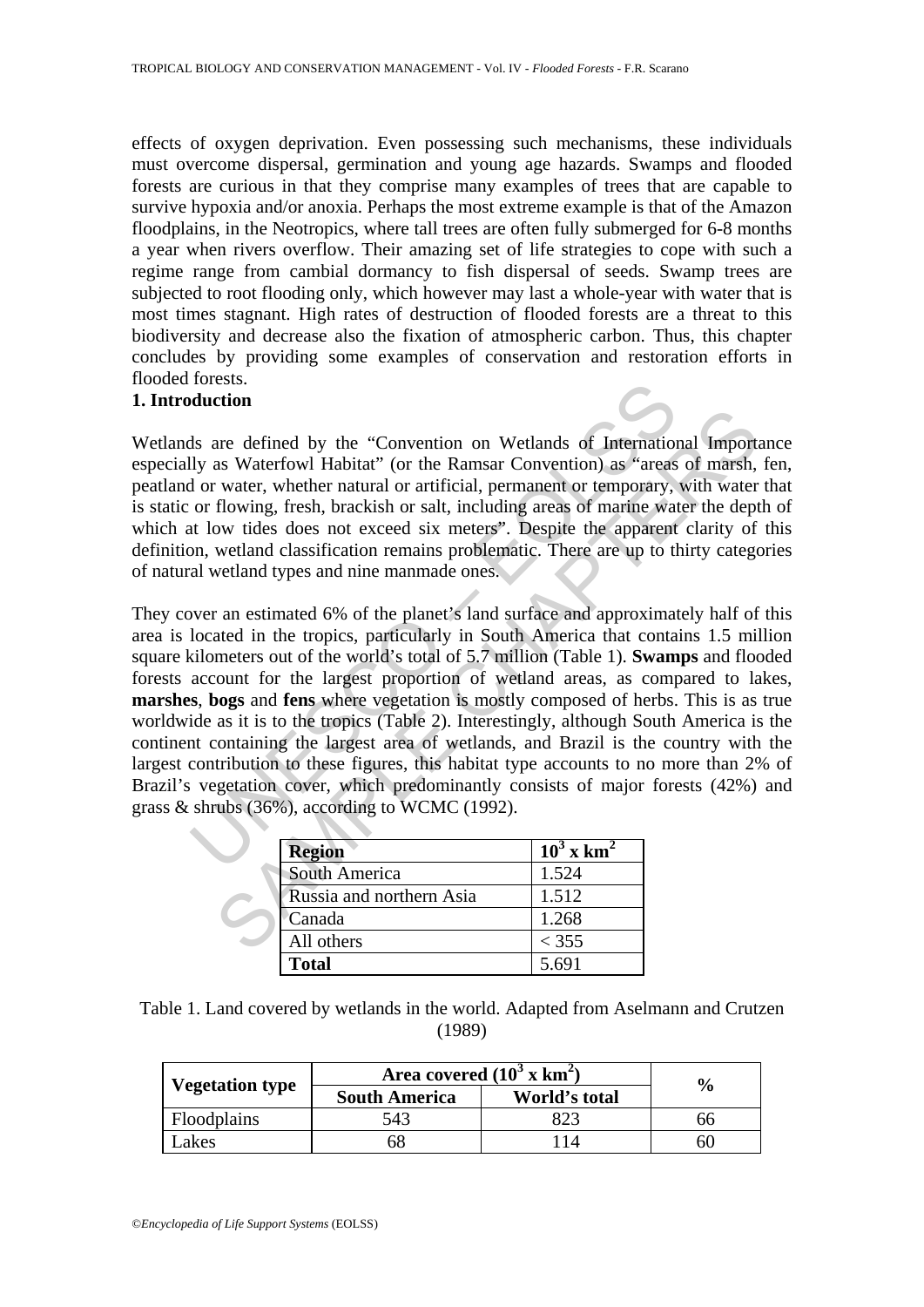| $\mathbf{M}$   | ◡▱            | `            | $\sim$ |
|----------------|---------------|--------------|--------|
| <b>Marshes</b> |               | $\mathbf{I}$ | ت      |
| $\sim$         | $\sim$ $\sim$ | $\Omega$     | --     |
| Swamps         | 0J 1          | 11 J U       | ັ      |

Table 2. Major types of wetlands and their area cover in South America in relation to the world's total. Bogs and fens are not listed because they do not occur in South America. South America ranks first in the world among the continents for all other vegetation types in regard to area covered. Sources: Aselmann and Crutzen (1989) and WCMC (1992)

It is worth highlighting however that, due to the highly dynamic nature of wetlands, seasonal and long-term changes often pose difficulties to a precise definition of boundaries. Therefore, the figures presented in Tables 1 and 2 often vary between authors.

ress. Therefore, the figures presented in Tables 1 and 2 often<br>attention to wetlands have also implied in an increasing scientific<br>of such systems, including those in the tropics. This Chapter foct<br>corone forests, which re Global attention to wetlands have also implied in an increasing scientific output on the biology of such systems, including those in the tropics. This Chapter focuses on tropical flood-prone forests, which represent most of the world's wetlands. In addition to their relevance in ground cover, flooded forest are also richer in biomass than other types of wetlands due to the presence of tree species. Since South America has over a third of the world's wetlands, some case studies from that part of the world will be discussed in more detail. However, before discussing plant life in tropical flooded forests, we must first address the survival mechanisms found in plants that are subjected to oxygen stress caused by flooding.

### **2. Plant Survival under Oxygen Stress**

### **2.1 Overview**

ntion to wetlands have also implied in an increasing scientific output on<br>such systems, including those in the tropics. This Chapter focuses on trop<br>e forests, which represent most of the world's wetlands, In addition to<br>n Wetland plants are subjected to various types of flooding regimes. Flooding is a phenomenon of limited but uncertain duration and continuous flooding is fatal to most aerobic organisms such as higher plants. This is because flooding is one of the main triggers of reduction in oxygen availability. Aerobic organisms require an adequate supply of oxygen to perform vital functions, such as cell division. Although total oxygen deprivation (anoxia) often implies in the death of tissues of aerobic organisms, this condition is less common in nature than partial oxygen deprivation (hypoxia). Total or partial anaerobiosis, therefore, is a major hurdle faced by plants in flood-prone habitats. However, both plants and animals are capable to endure oxygen deprivation for varying periods of time and there is considerable inter-specific variation in this respect. For higher plants, survival under oxygen deprivation may last from a few hours to years. This suggests that there might be different primary causes of death that demand different strategies to circumvent this limitation. Indeed, a myriad of plant responses to flooding and anoxia are reported in the literature that might even evidence opposite behavior patterns. For instance, a given tolerant plant might reduce or increase transpiration, and aerenchyma formation, replacement of dead roots and accumulation of products of anaerobiosis might take place or not. In addition to the absence of general patterns in this respect, it is also difficult to determine the extent to which such responses are adaptive and advantageous or mere symptoms of injury.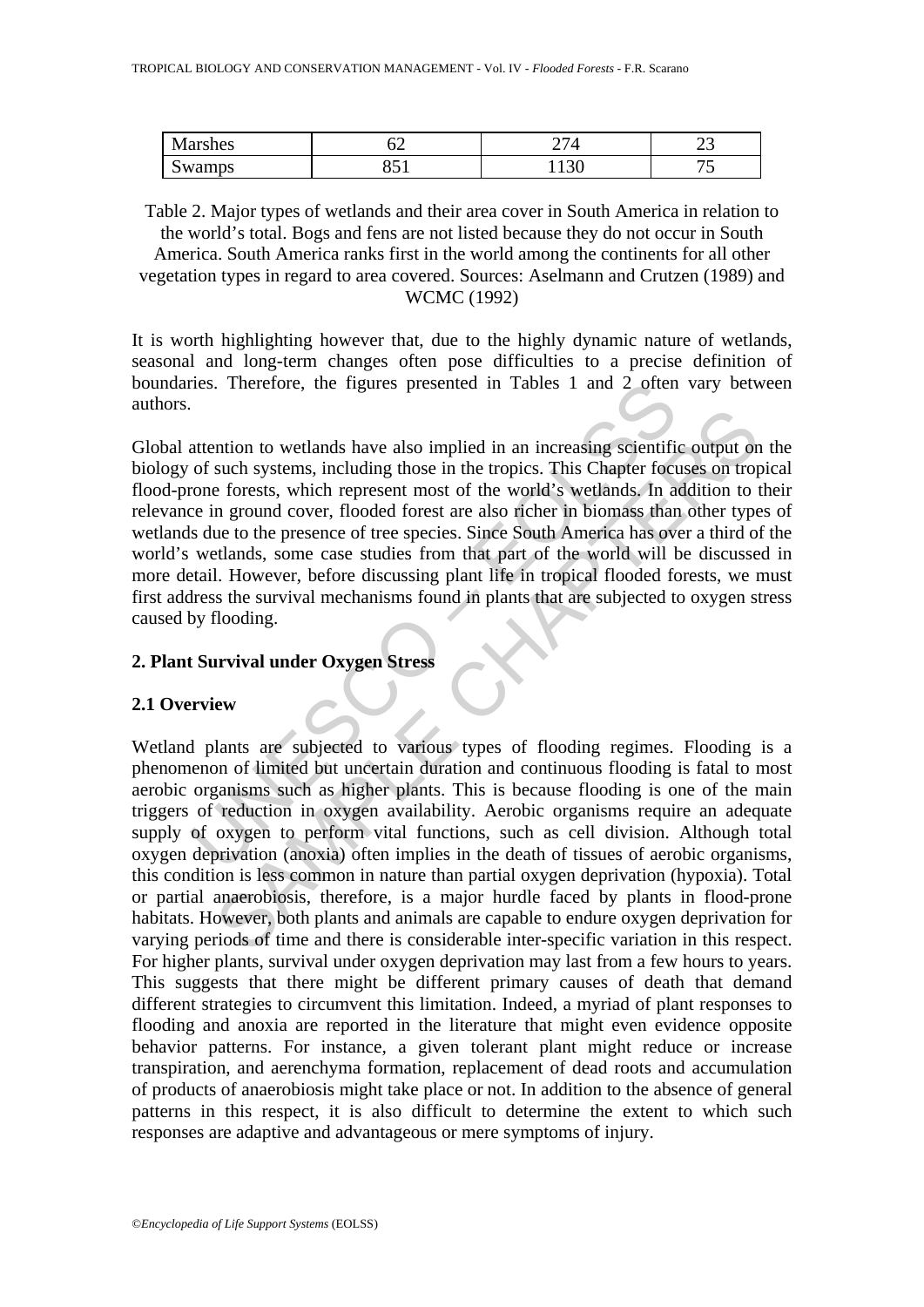The advent of the controversial theory of metabolic adaptations to anoxia by Robert Crawford in the early seventies was an important attempt of providing a generalization, but established a dichotomy. For some authors, plant survival to anoxia/hypoxia depended on biochemical or physiological adjustments, while for others morphoanatomy and root-shoot communication mediated by hormones were the decisive factors. Carlos Joly, a Brazilian scientist, proposed however that, for tropical plants, the mechanisms of hypoxia/anoxia tolerance are more complex than for temperate plants and that frequently one can find a combination of metabolic and morpho-physiological adaptations. However, the number of studied species in the tropics remains insufficient to allow the detection of general patterns. Irrespective of this debate, fact is that flooding implies in the accumulation of a variety of toxic compounds in the soil and in a sequential change in plant metabolism and physiology, such as: (1) reduced water absorption and stomatal closure leading to a lowered rate of photosynthesis; (2) decreased permeability of roots; (3) reduced mineral uptake; (4) alterations in growth hormone balance; (5) leaf epinasty, chlorosis and abscission; and (6) arrested vegetation and reproductive growth.

Nevertheless, a plant can be intrinsically tolerant to flooding and still be unable to establish in a given wetland due to dispersal, germination or young-age hazards. Many species rated as flood-tolerant may be quite sensitive in the seed or seedling stage. Thus, from an ecological viewpoint, plant colonization of tropical wetlands is a matter that still demands a lot of research effort.

Thus, the next three sections cover these distinct types of mechanisms related to plant survival to flooding and oxygen shortage: metabolic mechanisms, morpho-physiological mechanisms and ecological mechanisms.

### **2.2 Metabolic Mechanisms**

and change in param inetalonsism and physiology, such as (1)<br>too and stomatal closure leading to a lowered rate of photod permeability of roots; (3) reduced mineral uptake; (4) alterate balance; (5) leaf epinasty, chlorosi permeability of roots; (3) reduced mineral uptake; (4) alterations in gradance; (5) leaf epinasty, chlorosis and abscission; and (6) arrested vegeta<br>alance; (5) leaf epinasty, chlorosis and abscission; and (6) arrested veg Oxygen deprivation prevents respiratory chain phosphorilation and, in consequence, stops the mechanism whereby plant tissue makes the vast majority of its ATP. ATP produced under anoxia as a result from fermentation implies in two problems: (1) fermentation yields a maximum of 3 moles of ATP per mole of hexose equivalent, whereas respiration gives a maximum of 39; thus, much more substrate has to be consumed to produce a given amount of ATP in anoxia than in air; (2) fermentative pathways use their own intermediates as hydrogen acceptors (e.g., pyruvate in glycolysis), in a way that breakdown of substrate is incomplete; products of fermentation include organic compounds (e.g., ethanol, lactate) that are potentially toxic, and multicellular organisms are much less able to dispose of the products of fermentation than of  $CO<sub>2</sub>$ , which is a product of respiration. In conclusion, lack of ATP is the major hazard of anoxia, followed by inefficient use of the substrate and poisoning by fermentation products.

Despite some controversy, Robert Crawford's viewpoint is predominant and proposes that flood-tolerant plants share four common features, which are possibly the background for tolerance: (1) control of metabolic rate; (2) diversification of end products of glycolysis; (3) provision of adequate carbohydrate supplies; and (4) coupling of metabolic pathways. In case (1), tolerant species have lower rates of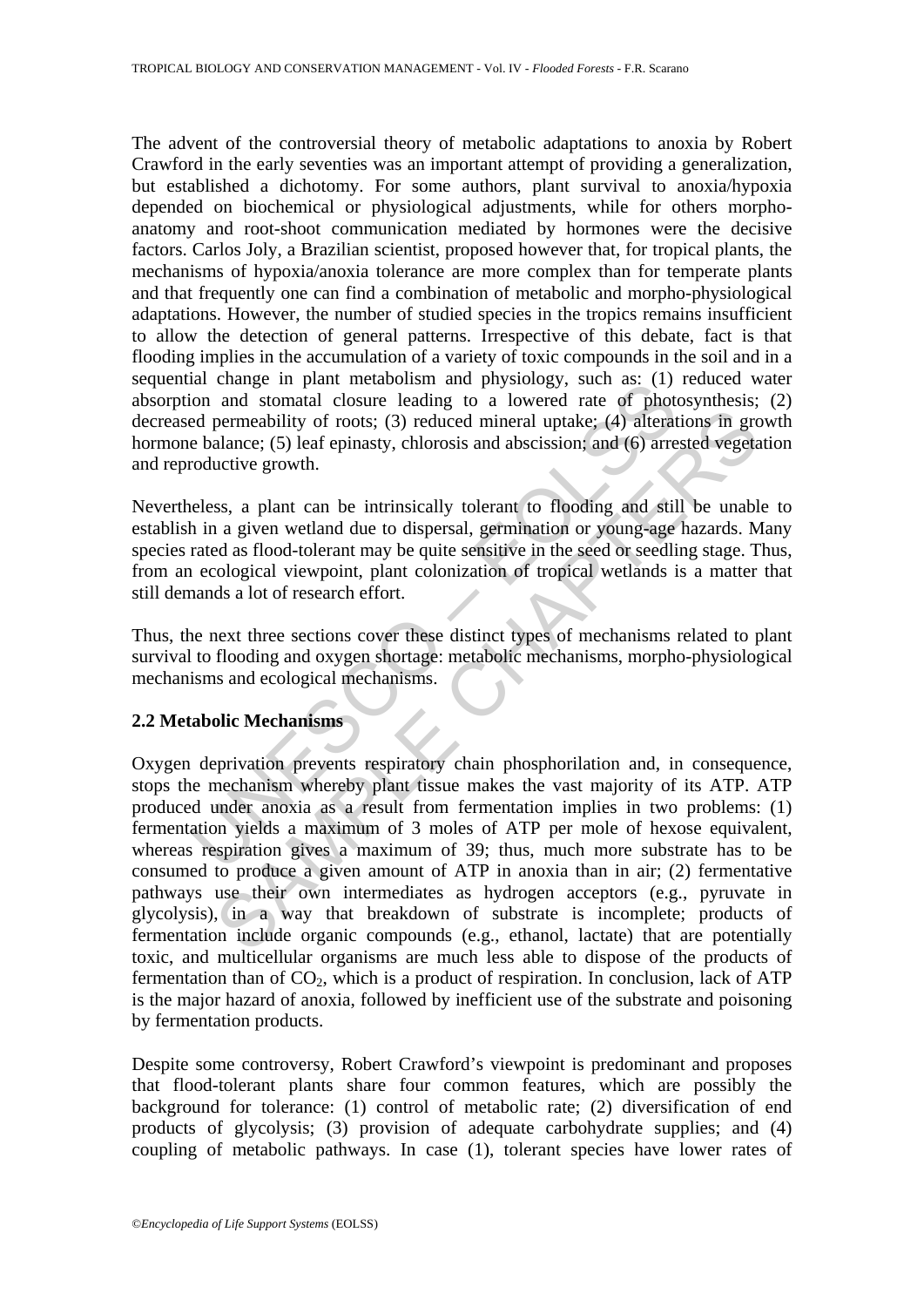respiration, minimum Pasteur Effect (see Glossary) and partial replacement of ethanol by lactate as the end product of glycolysis. In case (2), tolerant species diversify the end products of glycolysis, by producing for instance malate (more commonly in seeds) or shikimic acid (e.g., tuberous roots) or aminoacids and, as a result, potentially toxic compounds do not accumulate to toxic levels. In case (3), large carbohydrate reserves in the underground storage organs of plants prevent the starvation effect that takes place if all reserves are depleted during anoxia, and often grant success when growth is resumed after flooding recedes and aerobic conditions re-establish. Finally, in case (4), the coupling of metabolic pathways can yield significant increase in ATP production, since most biochemical synthesis involves an excess of oxidations over reductions and, therefore, if a tissue is to perform any anabolic activities under anaerobiosis, additional forms of proton disposal are necessary.

- -

-



## TO ACCESS ALL THE **19 PAGES** OF THIS CHAPTER, Visit: http://www.eolss.net/Eolss-sampleAllChapter.aspx

#### **Bibliography**

TO ACCESS ALL THE 19 PAGES OF THIS CHAPT<br>
Visit: http://www.eolss.net/Eolss-sampleAllChapter.a<br>
apply<br>
and Crutzen, P.J. (1989). Global distribution of natural freshwater<br>
their net primary productivity, seasonality and po CO ACCESS ALL THE 19 PAGES OF THIS CHA[PTE](https://www.eolss.net/ebooklib/sc_cart.aspx?File=E6-142-TB-02)R,<br>
Visit: http://www.eolss.net/Eolss-sampleAllChapter.aspx<br>
The Unit of the Chapter of the U.S. (1989). Global distribution of natural freshwater wetlands and<br>
ir net primary produ Aselmann, I. and Crutzen, P.J. (1989). Global distribution of natural freshwater wetlands and rice paddies, their net primary productivity, seasonality and possible methane emission. Journal of Atmospheric Chemistry 8: 307-358. [This paper provides an interesting panorama on global wetland, including the data shown in Table 1].

Hendry, G.A.F. and Crawford, R.M.M. (1994). Oxygen and environmental stress in plants - an overview. Proceedings of the Royal Society of Edinburgh 102B: 1-10. [Important review on ecophysiology of flooded plants].

Jackson, M.B., Davies, D.D. and Lambers, H., editors (1991). Plant life under oxygen deprivation, 326 pp. SPB Academic Publishing. [This book has many Chapters on the ecophysiology of flooding, including C.A. Joly's chapter on tropical plants, and a Chapter by E. Maltby on the role of wetlands in the biosphere].

Kozlowski, T.T., editor (1984). Flooding and plant growth. Academic Press [This book has various chapters related to plant life under flooding, including a Chapter by D.D. Hook on adaptations to flooding with fresh water].

Parolin, P., De Simone, O., Haase, K., Waldhoff, D., Rottenberger, S., Kuhn, U., Kesselmeier, J., Kleiss, B., Schmidt, W., Piedade, M.T.F. and Junk, W.J. (2004). Central Amazonian floodplain forests: tree adaptations in a pulsing system. Botanical Review 70: 357-380 [The most up-to-date overview of plant life in Amazonian flooded forests].

Prance, G.T. (1979). Notes on the vegetation of Amazon III. The terminology of Amazonian forest types subjected to inundation. Brittonia 31: 26-38 [Prance's classification remain updated and is largely used].

Scarano, F.R. & Franco, A.C., eds. (1998). Ecophysiological strategies of xerophytic and amphibious plants in the neotropics. Series Oecologia Brasiliensis, vol. 4. UFRJ/PPGE, Rio de Janeiro, Brazil. [A tenchapter book, being five of them dedicated to the ecophysiology of flooded tropical plants]

WCMC – World Conservation Monitoring Centre (1992). Global biodiversity: status of the Earth's living resources, 594 pp. London, UK: Chapman & Hall. [This work provides global figures and map of the